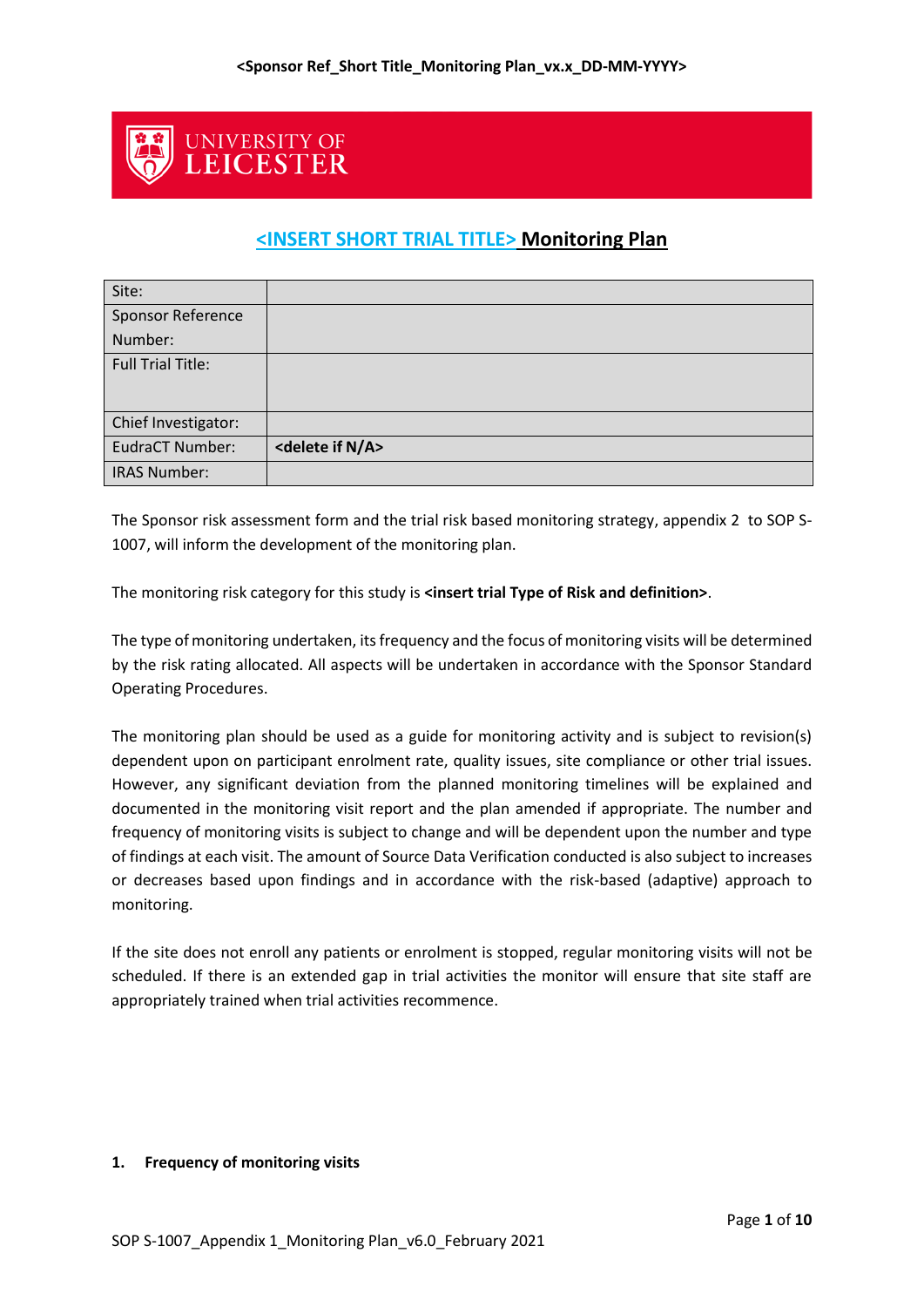#### 1.1 Initiation visit

The study team initiation visit took place **<on-site/remotely>** on **<insert date>**, the Pharmacy initiation visit took place <on-site/remotely> on <insert date>, IMP delivered to the site on on **<insert date>** was checked during the visit.

**<insert details regarding additional site initiation activities being conducted by vendor(s) and comments regarding Sponsor oversight of vendor monitoring, if applicable>**

1.2 First monitoring visit

The first monitoring visit will take place **<on-site/remotely>** within **<insert details, ensuring that it is specified that a visit takes place before or after randomisation/dosing and checking against the monitoring quote as appropriate>**.

#### 1.3 Interim monitoring visits

Interim monitoring visits will take place **<on-site/remotely> <insert details, ensuring that it is specified that a visit takes place before or after a certain number of participants are recruited/randomisation/dosed and checking against the monitoring quote as appropriate>** in accordance with the rate of recruitment, the amount of data being generated, quality issues, site compliance or other trial issues. Up to **<insert details checking against the monitoring quote as appropriate>** interim monitoring visits will be conducted. Remote monitoring visits may need to be conducted more often but would focus on specific matters/areas so as to not over-burden the research team.

The study database will be monitored periodically to ensure that data transcription from the CRFs is accurate, that data are being entered in a timely manner, that data fields are not left blank without reason and to oversee the number and type of data value overrides/errors.

Queries raised through the eCRF system will form part of the monitoring schedule. Drug compliance checks may be performed through the system.

The trial will also be subject to **<insert details checking against the monitoring quote as appropriate>** audit visit**(s)** to be completed by the Sponsor delegate.

*Consider the timing of interim monitoring visit(s) for dose escalation studies and/or data monitoring committee review of data.*

1.4 Close out visits

A close out visit will be conducted within 3 months of last patient last visit, and prior to database lock

*Ensure all aspects of study closure are completed as per Sponsor SOP S-1024.*

1.5 Contact with the Principal Investigator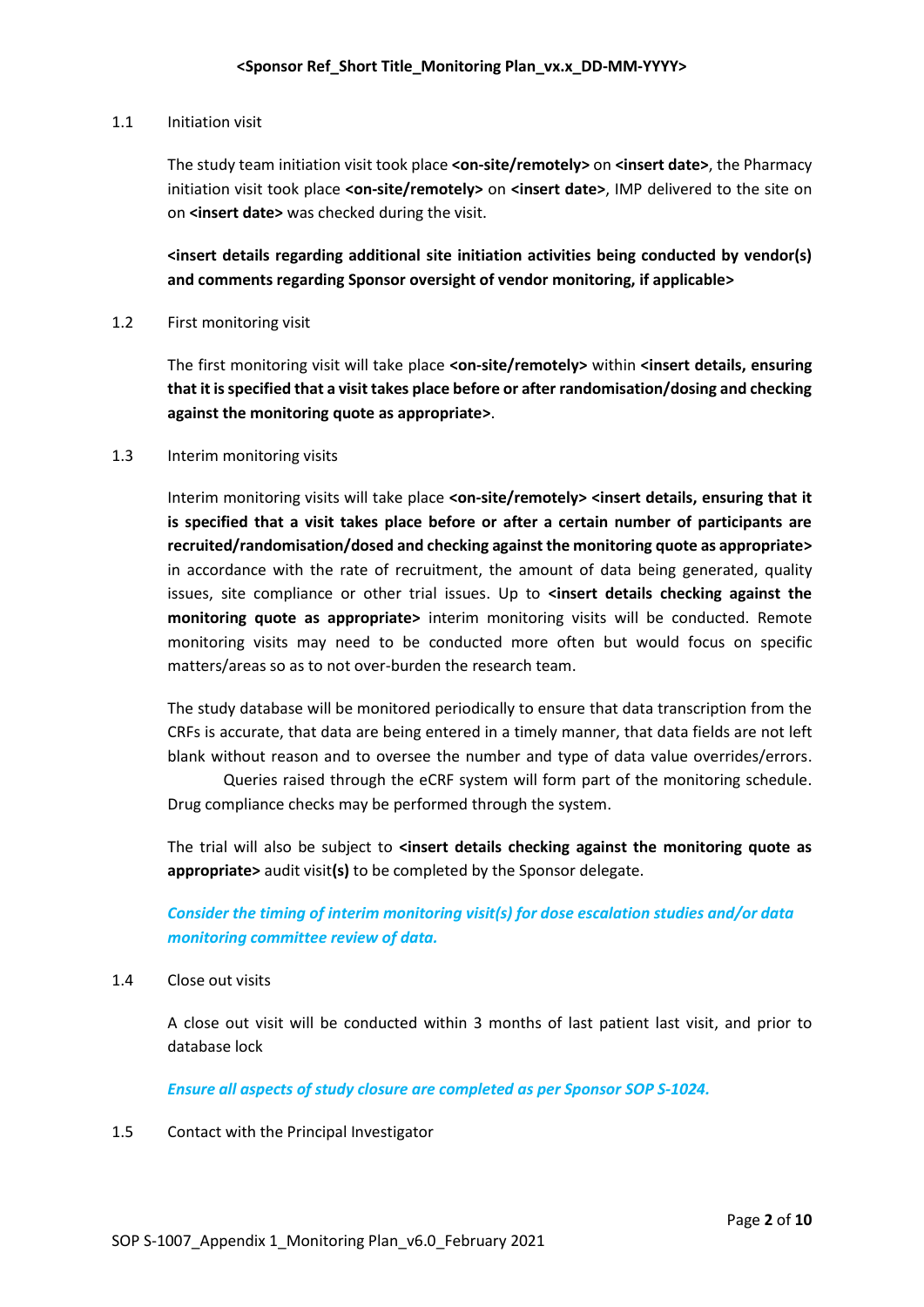The monitor will meet/have contact with the Principal Investigator and/or delegate at each of the above mentioned visits to discuss study progress and issues. This may become more difficult with remote monitoring visits, but a pragmatic approach will be taken in that issues of concern or urgency or require a medical opinion will be directed to the CI/PI.. All other matters according to a risk-based approach will be dealt with the most appropriate member of staff. The PI will be copied into all monitoring report correspondence.

#### **2. Monitoring**

The monitor should complete and sign the Trial Monitoring Visit Log at each visit

#### 2.1 Recruitment

The trial specific recruitment plan and recruitment timeframe was discussed at the site initiation visit.

Recruitment period is anticipated to be approximately **<insert details>**.

**<Delete/retain as appropriate>** The investigator **may/may not** re-screen a subject who fails screening, up to **<insert details>** more times on different days, assuming the following criteria are met:

- In the investigator's judgement, the subject is now likely to meet all eligibility criteria as the original cause for screen failure is no longer applicable
- The re-screened subject must be re-consented, be issued a new subject number, and have all screening assessments performed again.

# 2.2 Eligibility

The inclusion and exclusion criteria should be checked in full as per the latest approved protocol.

The monitor will check that each participant meets ALL of the inclusion criteria and NONE of the exclusion criteria against the available information in the participant medical records and documentation to support results, and annotation of the screening/eligibility documentation. The monitor will check for confirmation of eligibility statement from the persons delegated to confirm eligibility. This decision should be clearly documented in the medical notes and signed by the medically qualified doctor making the decision prior to dosing of the subject.

Any deviation identified by the monitor from the inclusion/exclusion criteria must be documented as a protocol breach/deviation.

# 2.3. Primary/Secondary endpoints

The monitor will check that the data required to achieve the primary and secondary endpoints have been collected in accordance with the latest approved protocol and that all assessments have been conducted correctly. Collected data should be recorded on source worksheet/CRF as per protocol and expectations for source data.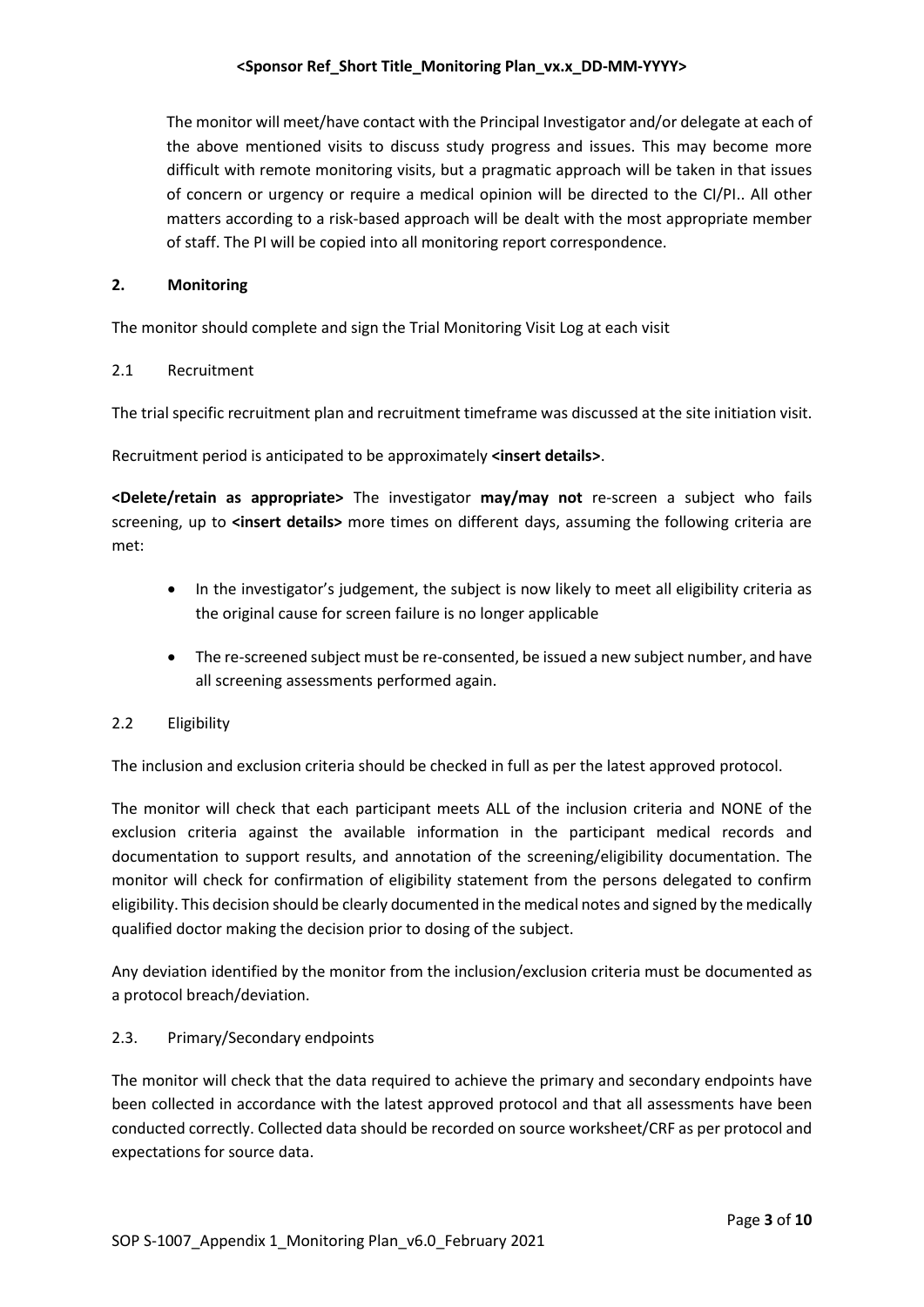To ensure primary endpoints can be achieved the monitor will establish the following data is collected:

**<insert details including the endpoint and the timeframe of the endpoint, for example, X at 24 weeks>**

To ensure secondary endpoints can be achieved the monitor will establish the following data is collected:

**<insert details including the endpoint and the timeframe of the endpoint, for example, X at 24 weeks>**

#### **OR**

**<Delete/retain as appropriate>** There are no secondary endpoints for this protocol only exploratory endpoints therefore unaffected by missing data.

Any missing, spurious or incomplete data will be highlighted within the monitoring report for action. Where there are significant non-compliance or deficiencies within the data these must be highlighted to an appropriate member of the study team during the visit, documented in the monitoring report and followed up by written communication with the Principal and/or Chief Investigator as appropriate. Non-compliance will be escalated as per SOP S-1016 and in the case of a serious breach as per SOP S-1013.

# **3. Consent**

Informed consent is fundamental to research and must have been given prior to ANY study related procedures. The process of obtaining informed consent is per SOP S-1021.

The monitor will ensure that the correct process with regards to the approach, provision of information, timescale for patient review prior to consent is as documented in the Ethics application.

The monitor will check the Informed Consent Form (ICF) and Participant Information Sheet (PIS) for each subject to ensure that:

1) The current, approved version has been used.

2) The original signed copy of the ICF and PIS is placed in the Site File. These must be correctly completed by both the participant and person obtaining the informed consent.

The monitor will check that the process of informed consent has been documented in the participant's medical notes and that this has been dated and signed by the person obtaining the informed consent.

The monitor will check that the person conducting the informed consent procedure is documented as authorised to do so, by review of the Delegation of Authority and Signature log.

The monitor will document non-compliance with the correct consent procedure in the Monitoring Visit Report. Non-compliance will be escalated as per SOP S-1016.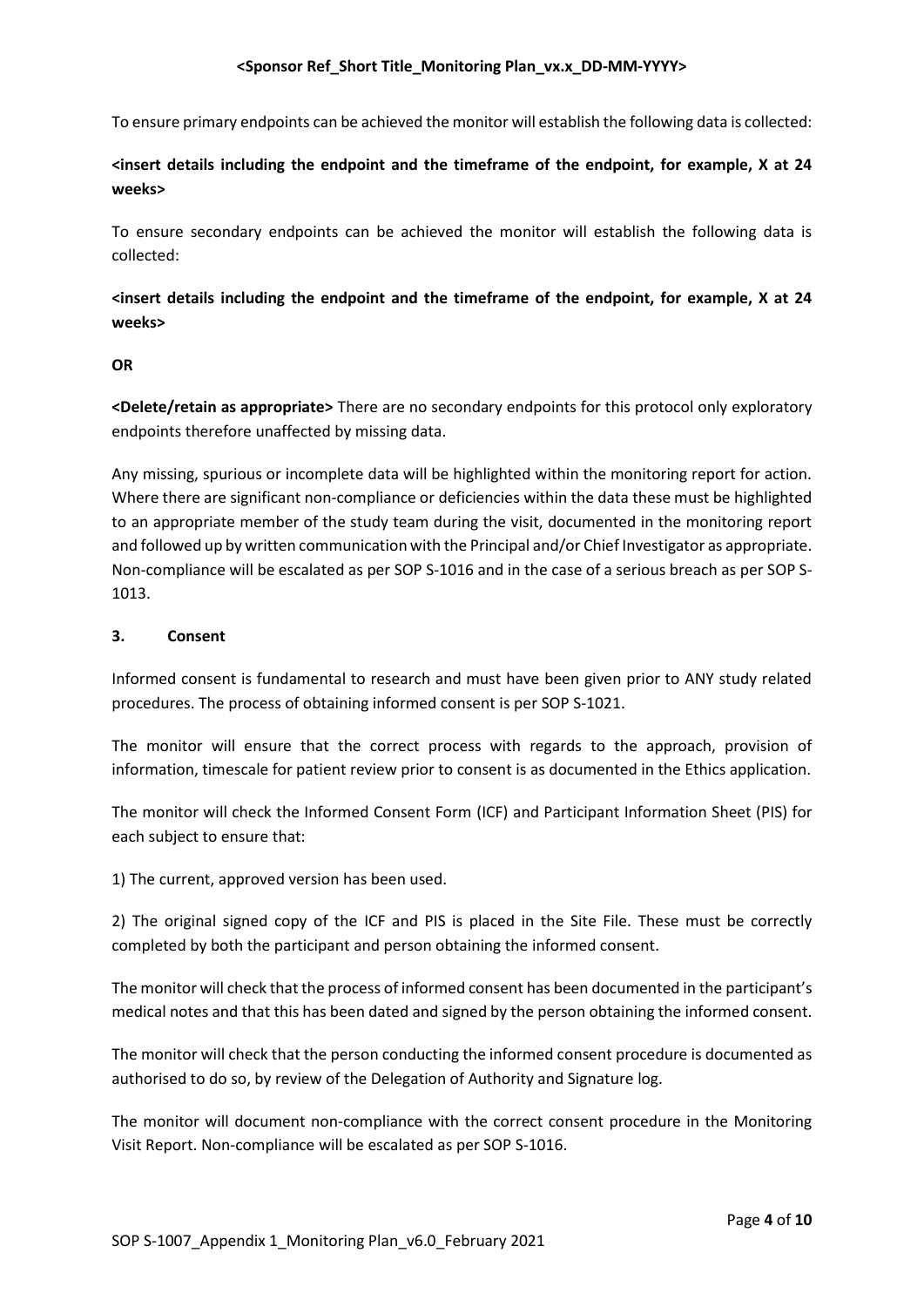# **4. Source Data Verification (SDV)**

Source Data is comprised of records where subject information is first recorded. It includes, but is not limited to, medical records, lab results, scan results, questionnaires, and where agreed, the CRF or trial worksheets. Where there is a Source Data Agreement (SDA), any items defined as being entered directly into the CRF cannot be verified. The amount of SDV conducted will be compliant with the risk rating allocated at Sponsor review and is subject to increases or decreases based upon monitoring visit findings and in accordance with the risk-based (adaptive) approach to monitoring.

# **<Amend details in the table below as necessary and in accordance with the SDA, sources of data included as examples>**

| Data/Parameter                                                                                       | Source of Data                             | Amount to be<br>monitored |
|------------------------------------------------------------------------------------------------------|--------------------------------------------|---------------------------|
| Subject ID numbers and                                                                               | Signed Informed Consent Forms, Medical     |                           |
| initials                                                                                             | Records, and Screening and Enrolment       |                           |
|                                                                                                      | Logs, eCRF/CRF                             |                           |
| Date of written informed                                                                             | Signed Informed Consent Forms, Medical     |                           |
| consent                                                                                              | Records, and Screening and Enrolment       |                           |
|                                                                                                      | Logs, eCRF/CRF                             |                           |
| Eligibility                                                                                          | Medical Records, eCRF/CRF, laboratory      |                           |
|                                                                                                      | results, GP letters                        |                           |
| Subject past medical history,                                                                        |                                            |                           |
| demographic data, con.                                                                               | Medical Records and eCRF/CRF/study-        |                           |
| meds, anthropometrics, vital                                                                         | specific worksheets, EMR system            |                           |
| signs, pregnancy testing                                                                             |                                            |                           |
| <b>Visit Dates</b>                                                                                   | Medical Records and CRFs/eCRF              |                           |
| Questionnaires <list if<="" td=""><td>Completed questionnaires with participant</td><td></td></list> | Completed questionnaires with participant  |                           |
| required>                                                                                            | records/CRFs                               |                           |
| Clinical Laboratory                                                                                  | Lab report print outs (assessed and signed |                           |
| Assessments <list if<="" td=""><td>by the PI/delegated medic)</td><td></td></list>                   | by the PI/delegated medic)                 |                           |
| required>                                                                                            |                                            |                           |
| Key efficacy variables                                                                               |                                            |                           |
| Primary endpoints (and time                                                                          |                                            |                           |
| points for checking)                                                                                 |                                            |                           |
| Secondary endpoints (and                                                                             |                                            |                           |
| time points for checking)                                                                            |                                            |                           |
|                                                                                                      | Dosing sheet, IMP/placebo preparation      |                           |
| Compliance with dosing                                                                               | records, patient notes and medical         |                           |
| regimen                                                                                              | records, study-specific worksheets, EMR    |                           |
|                                                                                                      | system                                     |                           |

# *Amount to be monitored should be as per the Monitoring Strategy Table.*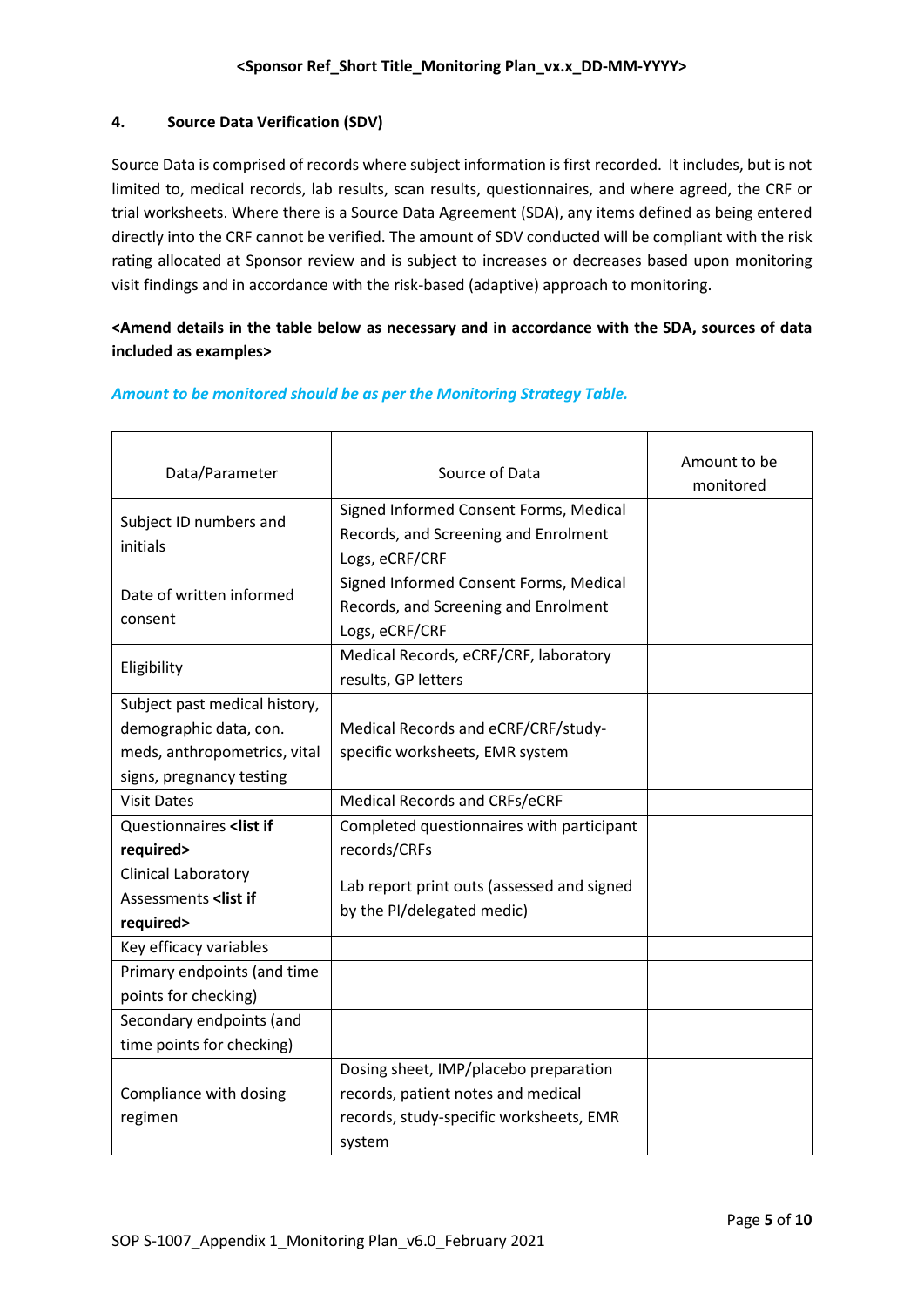| Serious Adverse Events and<br><b>Adverse Events</b> | Medical Notes, CRFs/ study-specific<br>worksheets, Adverse Events Logs (paper<br>and eCRF) and TMF (SAE reports)                                                       |  |
|-----------------------------------------------------|------------------------------------------------------------------------------------------------------------------------------------------------------------------------|--|
| Drug Accountability and<br>Compliance               | Pharmacy accountability logs,<br>prescriptions (checking maintenance of<br>the randomisation results) and bottles to<br>be checked, CRF/eCRF will record<br>compliance |  |

The monitor will discuss any discrepancies, noted in the source documentation versus study data, with the site staff and request that the data be corrected by an authorised person. If data cannot be altered during the monitoring visit, the monitor must ensure that the changes have been made by the next visit to site.

# **5. Regulatory Compliance**

At each visit the monitor will ensure that any amendments have been correctly notified to the appropriate statutory and regulatory bodies and that all necessary approvals are in place.

The monitor will also ensure that all annual reports have been completed and submitted in a timely manner to the correct regulatory bodies.

# **6. Protocol Breaches and Deviations**

Any deviations from planned assessments or procedures, as defined in the study protocol, should be documented. Protocol breaches and deviations must be documented in the monitoring visits report, in the CRF/eCRF (if there is a comments field available) and as a file note as appropriate. This documentation must be filed in the Trial Master File/Investigator Site File.

Protocol breaches and deviations should be logged in a cumulative tracking sheet on an ongoing basis utilising the Sponsor CAPA Template, or the Protocol Deviation Log, respectively. This will aid decision making at the time of data analysis and interpretation, and can help to spot protocol deviation trends. Protocol deviations that recur across different subjects may highlight a particular section of the protocol/a procedure that is causing the site difficulty.

Protocol breaches and deviations should be discussed with this site at the earliest opportunity, to ensure that re-occurrences of the same issue are kept to a minimum, and to discuss whether particular issues highlight a need to revise the study protocol by way of a substantial or non-substantial amendment. Serious breaches of protocol will be reported as per Serious Breach SOP S-1013.

# **7. Safety Monitoring**

Processing and reporting of Serious Adverse Events, Serious Adverse Reactions and Suspected Unexpected Serious Adverse Reactions will be undertaken as per SOP S-1009, the protocol, and as per the Safety Data Exchange Agreement (if applicable).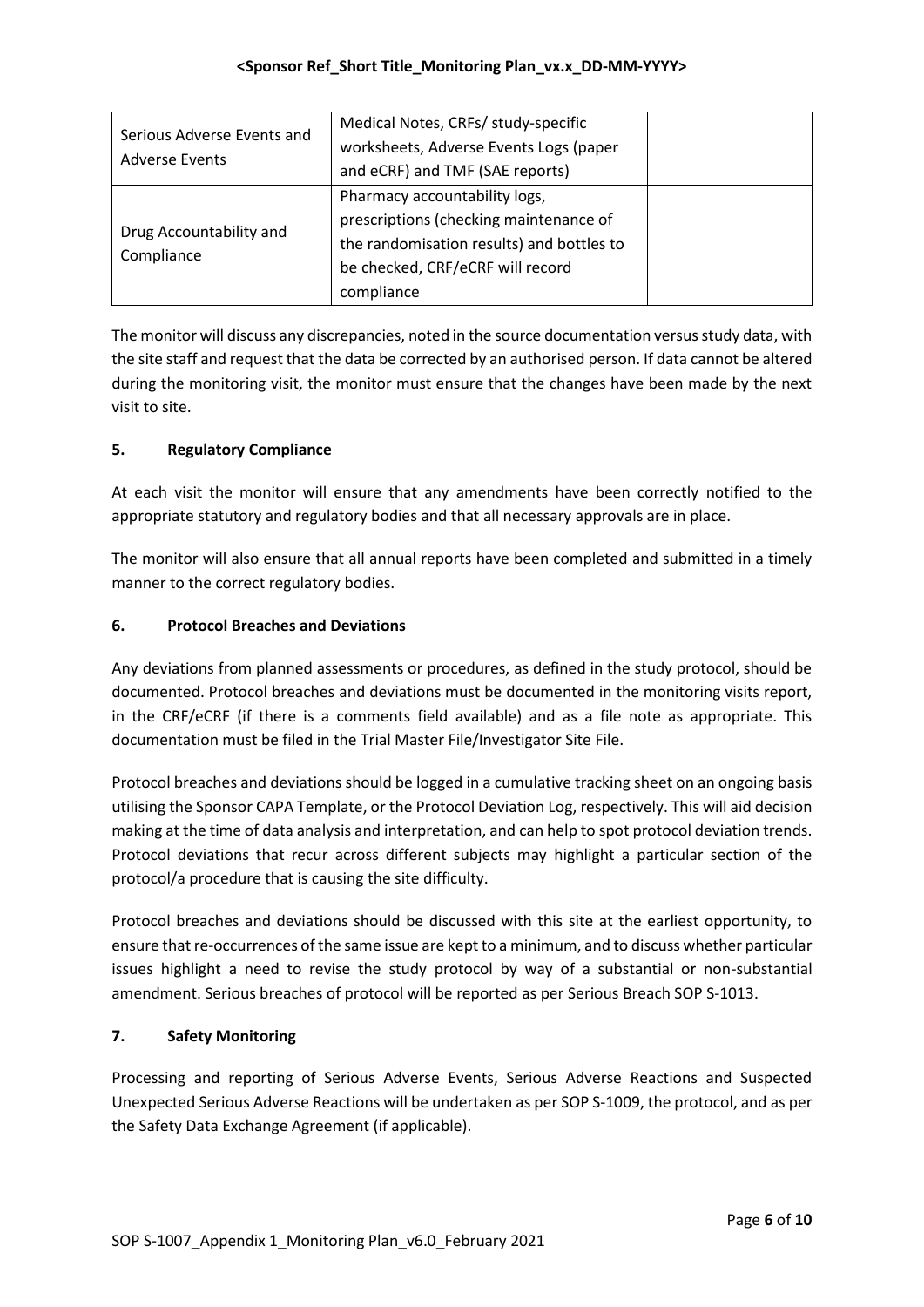As part of SDV, subject notes and the CRF should be reviewed for evidence of any adverse events. Any Adverse Events noted in the CRF must be recorded in the source notes and vice versa.

The research team must notify the Sponsor immediately and within 24 hours of becoming aware of a serious adverse event (SAE)/suspected unexpected serious adverse reaction (SUSAR).

The monitor should check that the appropriate form has been completed and signed by the appropriate and delegated individual and submitted to the Sponsor and acknowledgement received and filed in the Site File.

# SAEs are defined as:

- Serious and treatment related
- Serious, not treatment related and not listed as an expected event within the protocol

# SUSARs are defined as:

 An adverse reaction, the nature or severity of which is not consistent with the applicable product information" (i.e. IB or SPC)

For all CTIMPs, the monitor will ensure that an annual Development Safety Update Report (DSUR) has been completed and submitted in a timely manner.

# **8. Randomisation/Unblinding Processes**

**<insert details regarding the blinding/unblinding arrangements for this trial including the system to be used, the Sponsor reporting timeframe, process for unblinding and documentation requirements>**

*The monitor will ensure that there is adequate documentation of the randomisation and unblinding processes (where applicable) recorded within the Site File.* 

*The monitor will ensure that <delete as appropriate: code break envelopes are available at all times/staff have access to the randomisation system>. If there has been a need to unblind a particular subject, the monitor should ensure that the reason is documented in the participant's notes, in the CRF and in the monitoring visit report.*

*The Sponsor must be informed of any unblinding within 24 hours of the site becoming aware of the unblinding.*

# **9. Out of Range Laboratory Results**

Laboratory results must be reviewed within 7 days by the appropriate and delegated individual. The results must be annotated with a statement of clinical significance or non-clinical significance, this should be signed and dated by the reviewer. Clinically significant results must be followed-up with an appropriate action.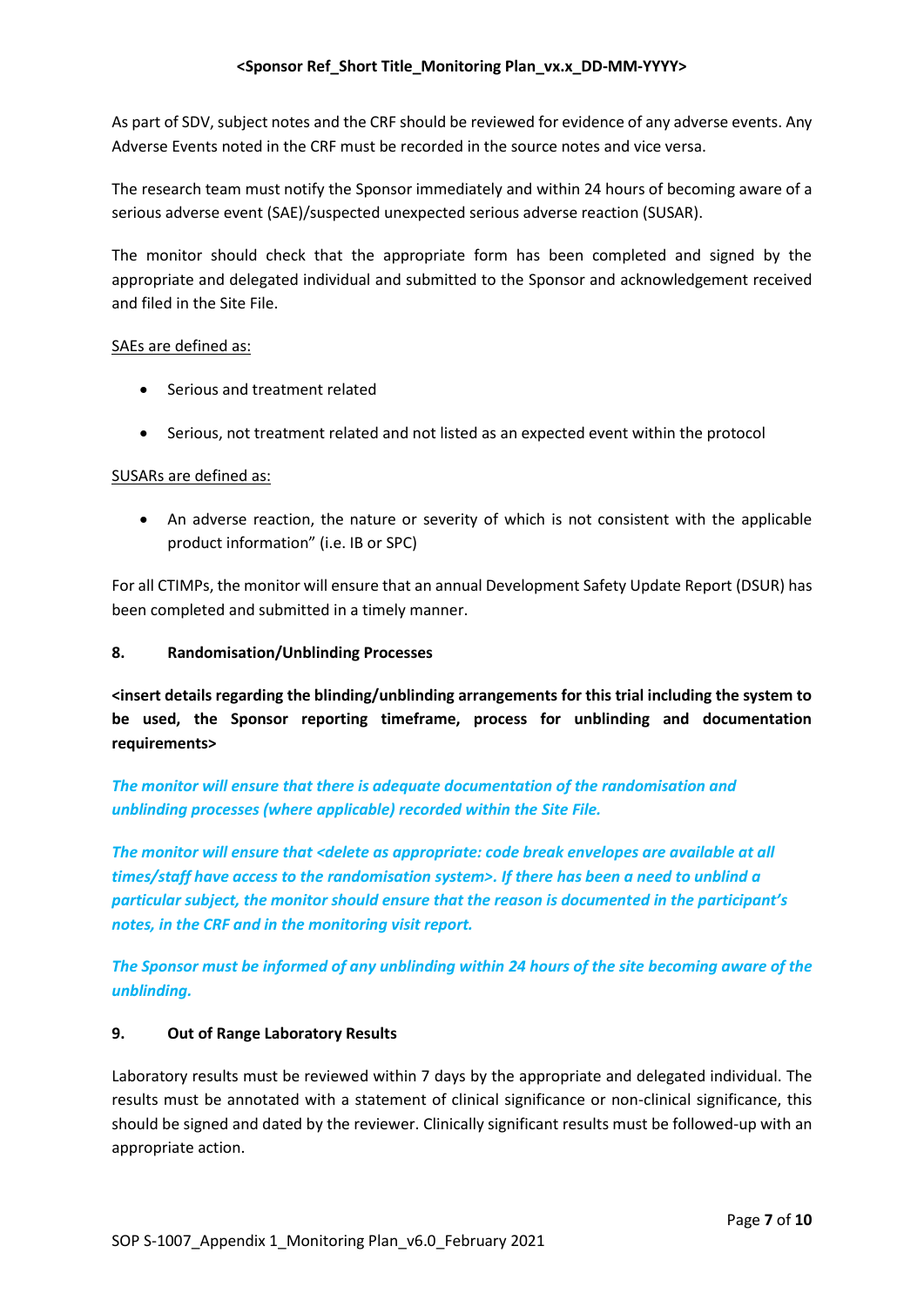# **10. Investigational Medicinal Products/Accountability**

The frequency of visits to the pharmacy department will be variable during the life of the study, but it would be expected that pharmacy visits will be completed at/prior to initiation and at each monitoring visit thereafter.

Drug accountability will encompass:

- Delivery
- QP Release
- Receipt
- Storage
- Temperature monitoring Clinical Trials is monitored by Tutela, records will be checked
- Dispensing Pharmacy accountability logs to be checked, prescriptions
- Returns bottles to be checked

# **<insert any trial-specific arrangements or requirements>**

# **11. Trial Master File/Investigator Site File (TMF/ISF)**

The relevant Trial or Investigator Site File will be reviewed at the SIV and then as appropriate at interim visits. Any items missing from the file should be documented in the monitoring visit report. The monitor should check that missing items have been filed at the next visit (on-site or remote).

Details of all new study personnel, the Delegation of Authority and Signature Log and evidence of training for any new entries will be reviewed as appropriate.

# **12. Sample/Specimen Processes and Storage**

Laboratory process and storage systems/temperature monitoring/emergency processes will be reviewed as appropriate. The monitor will ensure that shipment requirements and processes have been adhered to and documented evidence is available. The monitor will ensure that records of relevant calibration/maintenance records are available for equipment where appropriate.

# **13. Data Collection and Management Pl, Data Storage/IT Security, and Statistical Analysis Plan**

The monitor will ensure that an effective Data Management Plan is in place (where appropriate/necessary) in addition to confirming that there are appropriate and secure measures in place for all data whether electronic/paper. Electronic records must have restricted access and be password protected.

Where data is being accessed from an external source (e.g. HSCIC), the data sharing agreement should be examined to ensure compliance with the terms and conditions of the agreement.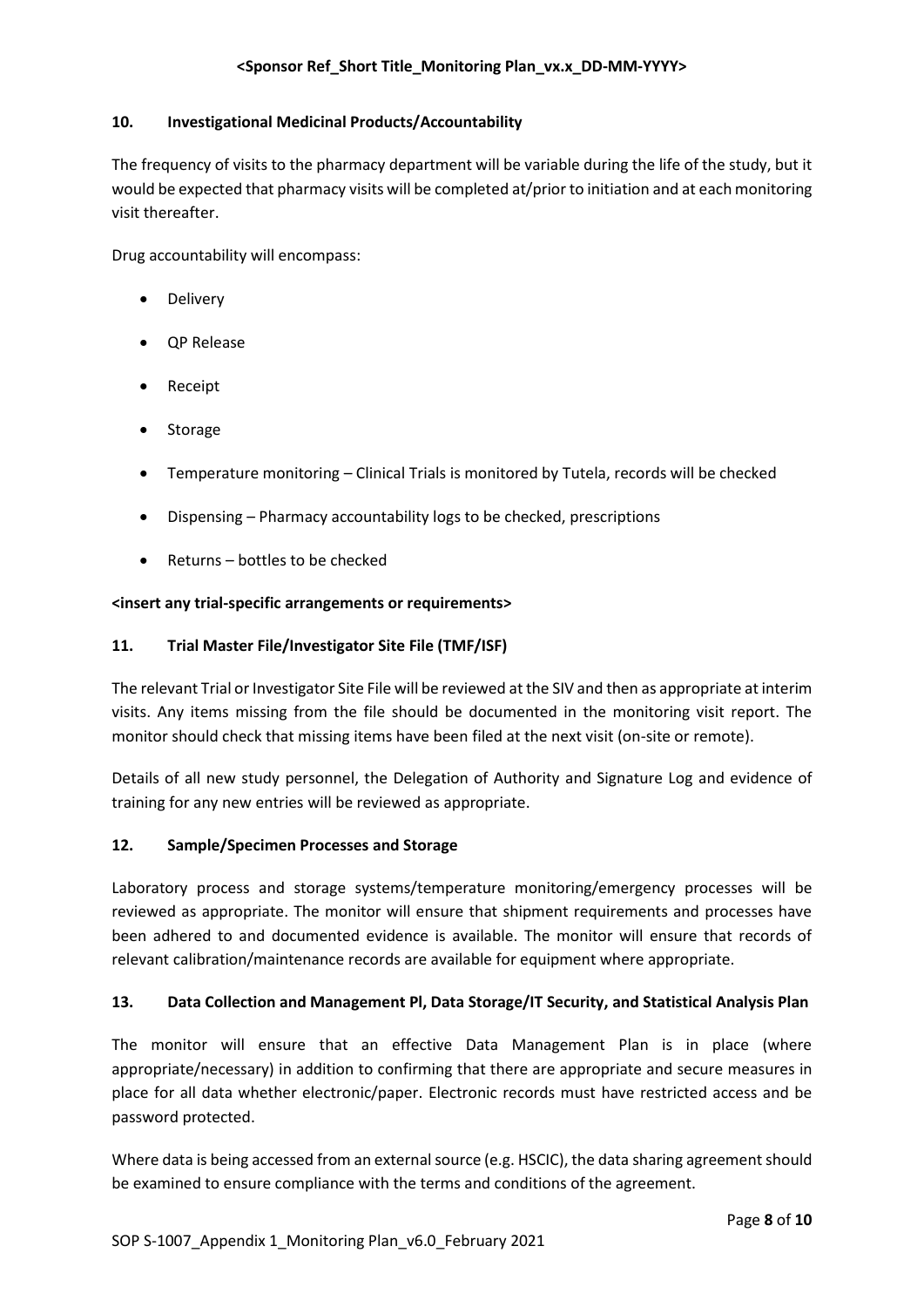# **14. Finance/Contracts**

The monitor will ensure that there are processes and evidence in place for all payments for ancillary services and patient expenses.

# **15. Communication**

Email communication between the site and the monitor should be filed in the Site File.

# **16. On-site Monitoring Visit Reports and Remote Monitoring Visit Reports**

On-site Monitoring Visit reports will be produced by the monitor, and sent to the relevant site staff for their review, along with a summary of the findings. This report will be forwarded to the relevant site staff within 21 calendar days of the on-site monitoring visit. Remote Monitoring Visit reports will be produced by the monitor and sent to the site for action.

For on-site and remote monitoring visits, unless otherwise specified, the site must respond to the findings raised within 28 calendar days. The response will be in the format of the Corrective Action and Preventative Action (CAPA) response document. The monitor will review the responses and close out findings that have been satisfactorily resolved. Any unresolved findings/actions will be marked for additional review and additional actions may be requested from the site.

Once all findings have been satisfactorily resolved, the monitor will closed the Monitoring Visit and CAPA Reports and inform the site. A signed copy of the report and responses must be kept in the Sponsor file and also in the Site File for reference.

# **17. Escalation of Issues**

Where there are significant non-compliance issues identified these must be highlighted to an appropriate member of the study team during the visit, documented in the monitoring report and followed up by written communication with the Principal and/or Chief Investigator as appropriate and the actions/resolutions documented. Non-compliance will be escalated as per SOP S-1016 and in the case of a serious breach as per SOP S-1013. The resolution should be followed up at the next visit to site.

| Monitoring Plan Author (Print Name): |  |
|--------------------------------------|--|
| Role:                                |  |
| Version and Date of Monitoring Plan: |  |

Next Review: Annually, at the same time as DSUR submission or upon next substantial amendment. **Monitoring Plan Amendment History**

| Amendment<br>No. | <b>Monitoring</b><br><b>Plan Version</b><br>No. | Date<br>Issued | Author(s)<br>of Changes | <b>Details of Changes Made</b> |
|------------------|-------------------------------------------------|----------------|-------------------------|--------------------------------|
|                  |                                                 |                |                         |                                |

# **Record of Monitoring Visits Completed**